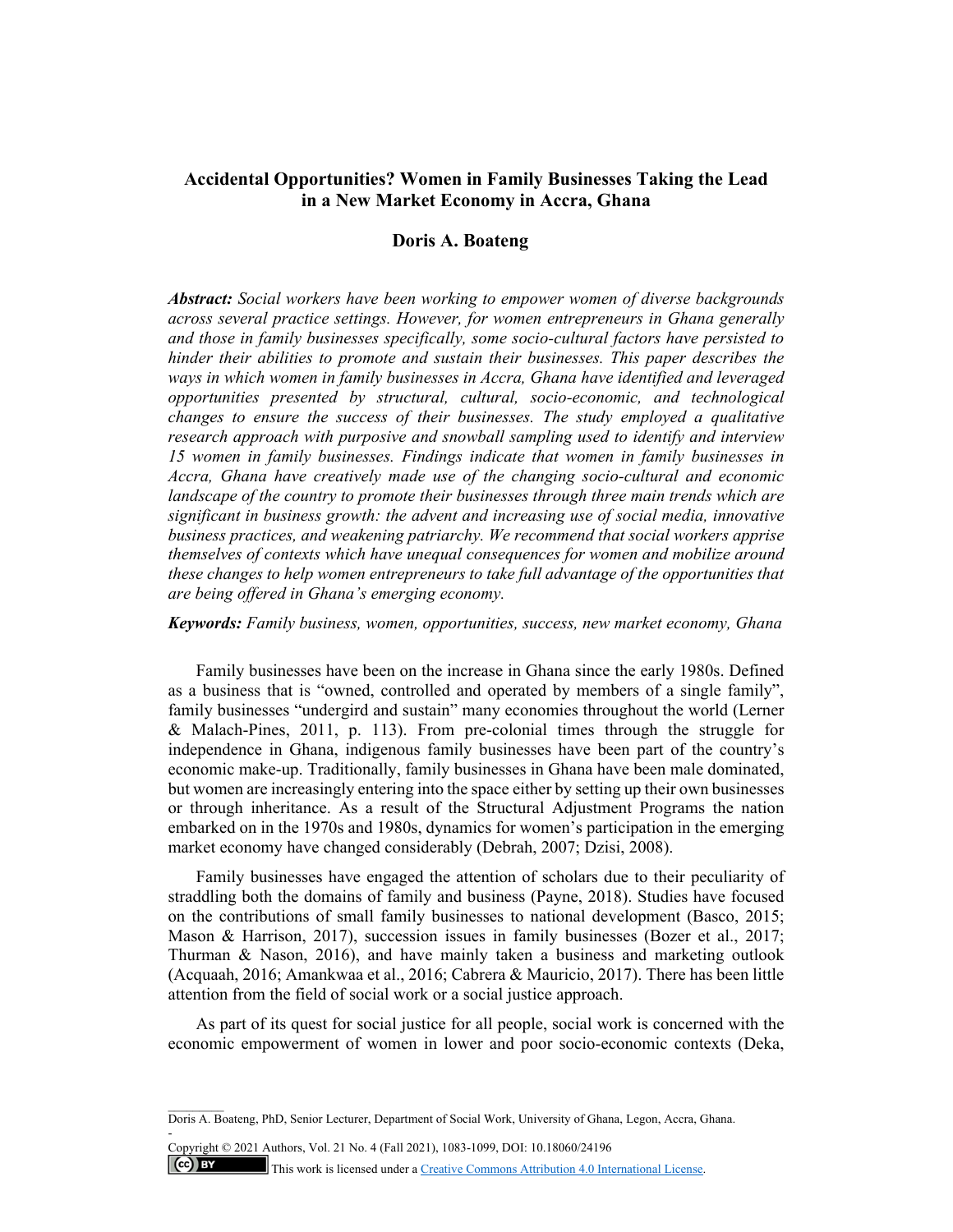2012; Lombard & Twikirize, 2014). Social workers have been working to empower women of diverse backgrounds across several practice settings. However, for women entrepreneurs in Ghana generally and those in family businesses specifically, some socio-cultural factors have persisted to hinder their abilities to promote and sustain their businesses. In the larger socio-cultural framework of Ghana, women entrepreneurs face challenges such as lack of control over resources including land and labor, which in turn limit their eligibility for loans to expand their businesses. This accounts for the largely unsuccessful empowerment interventions and persistent gender inequalities in the country, as most of such empowerment initiatives fail to address existing socio-cultural barriers and inequalities (Ayentimi et al., 2020; Britwum et al., 2019).

When women are economically empowered, they are able to contribute equitably to the development of their communities, leading to sustained development of the entire economy of the country (Dandona, 2015). Seeking to proactively empower its women population will help Ghana attain the fifth and eighth United Nations (n.d.) Sustainable Development Goals (SDGs, Boateng, 2020). These goals seek to achieve gender equality and empower all women and girls and promote sustained, inclusive, and economic growth, full and productive employment, and decent work growth for all. Currently, several opportunities are emerging for women entrepreneurs generally, which those in family businesses are also leveraging to promote and sustain their businesses. Many opportunities have emerged on the Ghanaian economic landscape, which were hitherto, either not available or accessible to women. However, due to the ingenuity of women entrepreneurs in family businesses, they have created spaces for themselves to flourish, break barriers, and overcome challenges to their personal and business benefits.

Keeping sight of the global attention and the opportunities present for women in family businesses, this article highlights the ways in which women entrepreneurs in family businesses in Accra, Ghana have identified and leveraged the opportunities presented in a new market economy to ensure the success of their businesses. The findings presented will aid in providing recommendations for taking critical steps to ensure that such opportunities are harnessed while systemic, socio-cultural, and institutional barriers are removed for women to thrive like their counterparts in other developed economies.

### **Family Businesses in A New Market Economy**

### **Women in Small, Family Businesses**

Extant literature on women in family businesses reflects an ongoing debate among scholars belonging to two schools of thought (Bessière, 2014; Cesaroni & Sentuti, 2014; Lerner et al., 2016). On one hand are those who believe that family businesses offer women opportunities that other businesses do not, while on the other are the scholars who have documented the many difficulties women endure in family businesses (Lerner & Malach-Pines, 2011).

Faraudello and Songini (2018) reviewed the literature on women in family businesses and sought to develop a framework for discussing obstacles and opportunities for women in family businesses. They adopted Martinez Jimenez' (2009) classification of glass ceiling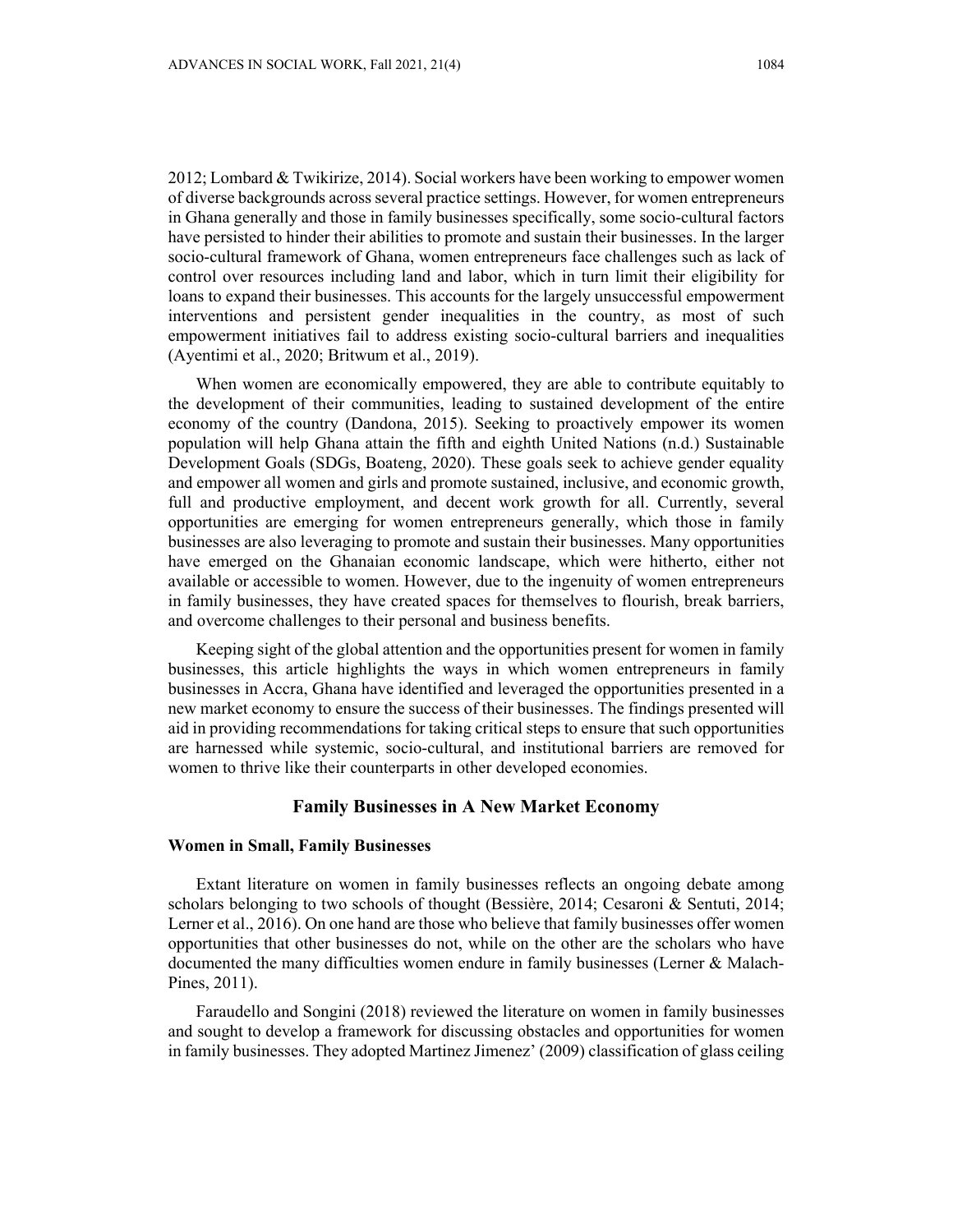and women's invisibility, emotional leadership, succession and primogeniture – where women are hardly thought of as candidates but rather the firstborn male child is preferred to succeed to leadership – as the main factors that prevent women from reaching important positions in family businesses. Among these factors, glass ceilings and invisibility were considered the strongest obstacles.

Glass ceilings refer to the invisible and subtle barriers that prevent women from moving up in higher professional positions within organizations. In most instances, they apply to women and are used to keep them from advancing to higher levels based on their gender and not on their ability to handle higher level responsibilities (Faraudello  $\&$ Songini, 2018). In family businesses, glass ceilings become a major barrier to women's career advancement especially when there are male contenders for top positions.

In addition to glass ceilings, women's traditional gender roles as homemakers result in many of them being forced to devote more attention to the responsibilities connected to the family, while those connected to the business are addressed by a male counterpart within the family. These dynamics result in women's invisibility in family businesses. Women are also more likely to be ignored by non-family members who conduct business with the firm even if the woman is at the helm of affairs in the business (Martinez Jimenez, 2009). Working in a family business thus means that women must contend with all the problems associated with the family as well as those associated with the business. Danes et al. (2007) indicate that family businesses owned or managed by women earn less revenue than those owned by men, explaining that women and men tend to structure the interaction between work and family differently when they are running a family business. Also, many women in family businesses have had to contend with conflicts and doubts about their own identities, competencies and what they believe are the expectations other members of the family have of them.

Women who work in family businesses are more likely to have the freedom to find and achieve personal fulfilment coupled with greater opportunities for career advancement than women who work in organizations that are not owned by their families (Faraudello  $\&$ Songini, 2018). In an environment where women must work twice as hard before they can get the same recognition as men, working in a family business becomes the most fertile ground for career advancement and the attainment of success.

Until recently, female economic activities in the Ghanaian setting did not attract academic, scholarly, or political attention, making them relatively invisible, unrecorded, and disregarded as marginal (Langevang et al., 2015). However, there is now a growing recognition of the importance of women's economic roles as they provide goods and services in addition to employment, financial, and social support for their families, communities, and the country at large (Adom & Asare-Yeboa, 2016). Women's historical contributions to the anti-colonial struggles have been recorded and recognized. For instance, Manuh (1991) reports that women traders and their associations organized and rallied to support Dr. Kwame Nkrumah in the lead up to the country's independence in 1957. To underscore the importance of the traders in the anti-colonial struggle and the success of Nkrumah's Convention People's Party (CPP), it was argued that "in the struggle for independence, one market woman…was worth any dozen Achimota graduates"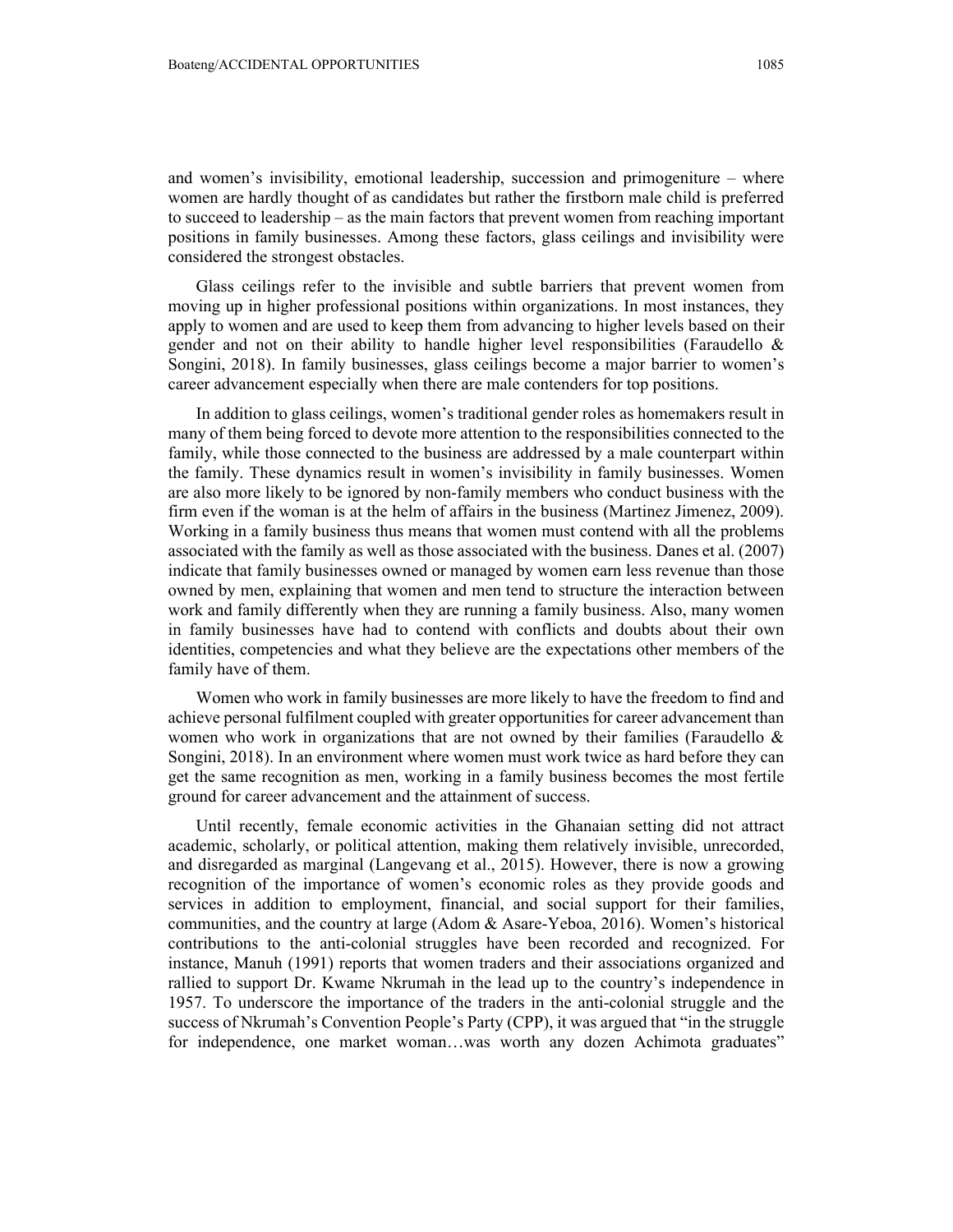(Manuh, 1991, p. 108). While women entrepreneurs have faced several challenges, they continue to be influential in Ghana's past, present, and future economy.

#### **Ghana as a New Market Economy**

Ghana became independent in 1957 and a republic in 1960. Although relatively poor, the country is fast becoming a middle-income country with its rich natural resources, mineral deposits, and high economic prospects for businesses (Debrah, 2002). However, like other African countries and similar to all emerging economies, Ghana has inadequate market supporting institutions and weak enforcement capacity of regulatory and legal institutions in Ghana (Acquaah, 2007; Adomako et al., 2020). This notwithstanding, the government of Ghana has exhibited commitment to ensuring the growth and success of the economy through various legislative and policy frameworks and reforms that seek to promote the welfare of its citizens.

New market economies are the "low-income, rapid-growth countries using economic liberalization as their primary engine of growth" (Hoskisson et al., 2000, p. 249). They are characterized as undergoing accelerated economic development with policies that favor economic liberalization and the adoption of a free-market system. As one of the 10 fastestgrowing economies in the world with high prospects for export-driven growth, Ghana is considered one of the emerging economies in Africa (Acquaah et al., 2008). Amoako-Adu and Eshun (2018) argue that economic growth in Africa will be enhanced by the expansion of small and medium-sized enterprises, most of which are sole proprietorships or family businesses. Such businesses have been identified to have a significant impact on the growth of national economies through the generation of employment, productivity, and innovation (Abor & Biekpe, 2006). To date, there has been little focus on the role of women in contributing to this economic growth.

As a result of trade liberalization, the removal or reduction of barriers and restrictions on the exchange of commodities between nations, many manufacturing firms find it easier to obtain raw materials and inputs for production, while there has been an increase in the demand for goods from Western countries. In addition, "businesses have become more customer-friendly and competitor-focused, developing strategies to enhance product quality, relationships with customers and suppliers …in order to reduce operating costs, increase demand, and deal with the heightened competition in the domestic market" (Acquaah, 2005, p. 209).

Beyond the institutional structures, there are also several socio-cultural factors that regulated the way businesses are operated in Ghana, and which also tended to influence the formal ways of doing business. However, in recent times, Ghanaian women entrepreneurs are setting trends in the entrepreneurial landscape by establishing businesses that were hitherto considered outside the domain of women (Dzisi, 2008). For instance, many women are now seen to be operating in construction or auto mechanic businesses, a feat that would have been considered foreign or even impossible about ten years ago.

Women entrepreneurs in Ghana are important parts of the economic fabric of the country. They create, manage, and ensure the sustainability of several innovations in the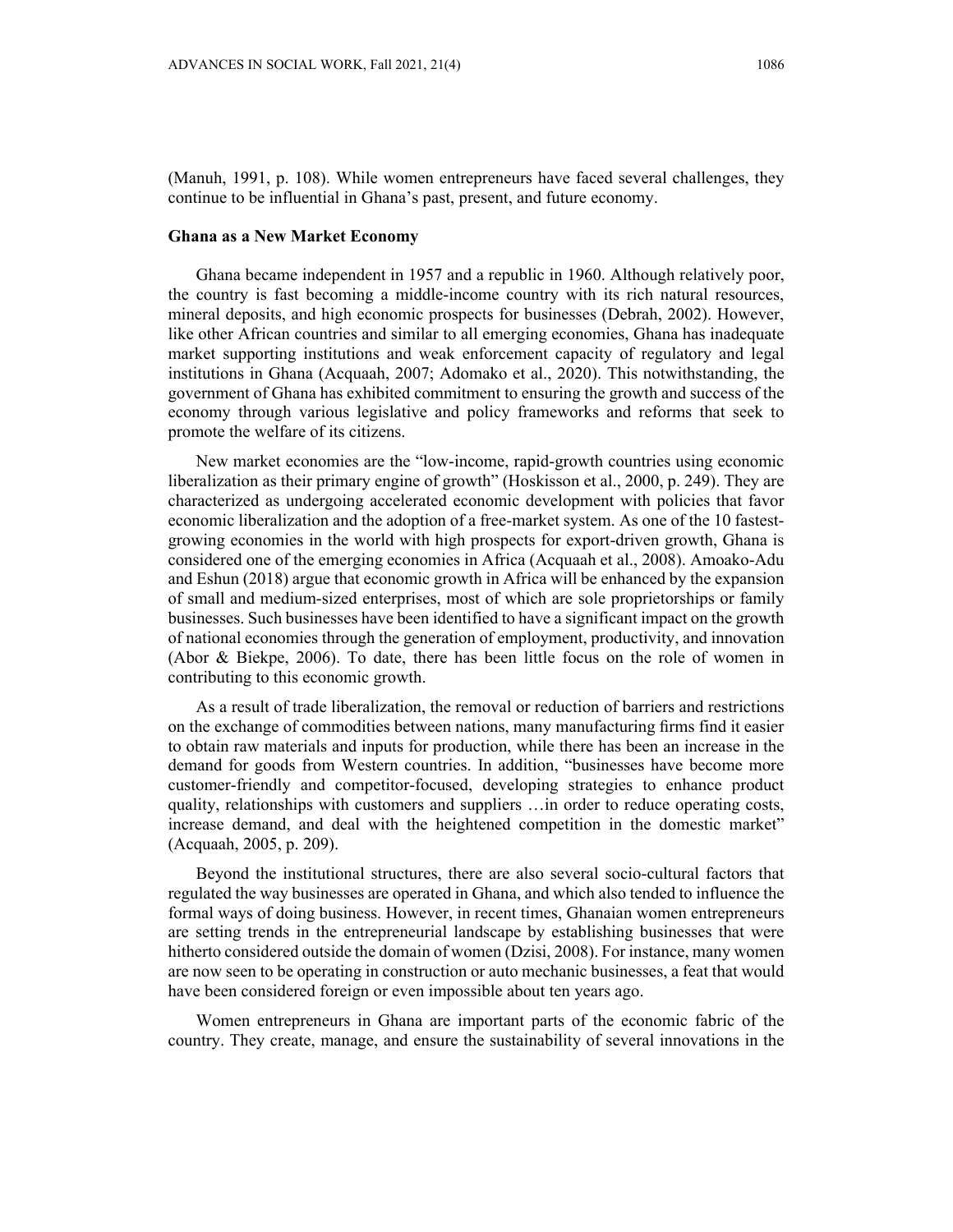form of small and medium-scale enterprises (Amu, 2005). Women in Ghana are disproportionately concentrated in the informal sector in Ghana where most are generally self-employed. Their main activities in this sector are petty trading, food processing, and marketing food crops (Prah, 1996). Agyemang-Duah and colleagues (2006) indicate that about 60 percent of women entrepreneurs in Ghana are engaged in the informal sector in the areas of agriculture, manufacturing, and food processing. Many Ghanaian women tend to operate more traditional businesses with low potential for growth, such as food processing activities, handicrafts of various kinds, and dressmaking. Most microenterprises owned by women are operated by one person with over 70 percent of such businesses operating with capital ranging from less than \$100 to \$1000 (Amu, 2005).

Traditionally, due to the socio-cultural roles of women as homemakers, they are socialized from childhood to acquire entrepreneurial skills such as retail trading, food processing, and commerce (Dzisi, 2008), as these would allow them to remain close to home. In addition, informal sector activities such as trading and farming were, in the past, left for people with little or no education. In recent times, however, women entrepreneurs have carved a niche for themselves within the sector through enterprise development, capital mobilization, and social networking (Darkwah, 2007). Many women entrepreneurs can contribute equitably to the education and health of their children and also to household incomes (Amu, 2005). Contrary to the characteristics of traders in the past, Bowles (2013) notes that there are new emergent categories of entrepreneurs in Ghana,

[...] businesswomen who successfully navigate international networks in ways that rely on hyper-mobilized movement garnered through dual citizenship, affluent economic status stabilized by educational experiences abroad, and social ties fostered within and across nation-states. The results are incredible economic successes that are often unparalleled among their peers in Ghana. (p. 209)

Ghanaian women entrepreneurs thus "defy the general idea of the oppressed third world woman that is sometimes evident in the literature on women/gender and development" (Darkwah, 2002, p. 17).

There is a gap in the existing literature on the roles women have played in building and ensuring the sustenance of successful family businesses in Ghana, despite the sociocultural challenges that abound in Ghanaian society. Though the number of women involved in the ownership, management, and direction of family businesses is increasing over time, their efforts are too often "invisible" and go unrewarded. Thus, this study sought to answer the following research questions:

- i. From the perspectives of women in family businesses in Ghana, in what ways have women's roles in family businesses changed over the last five years?
- ii. What do women in family businesses in Ghana consider as opportunities for recognition and success?

### **Method**

The study employed a qualitative research design in its approach. Fifteen women in family businesses were recruited to participate in the study to discuss the ways in which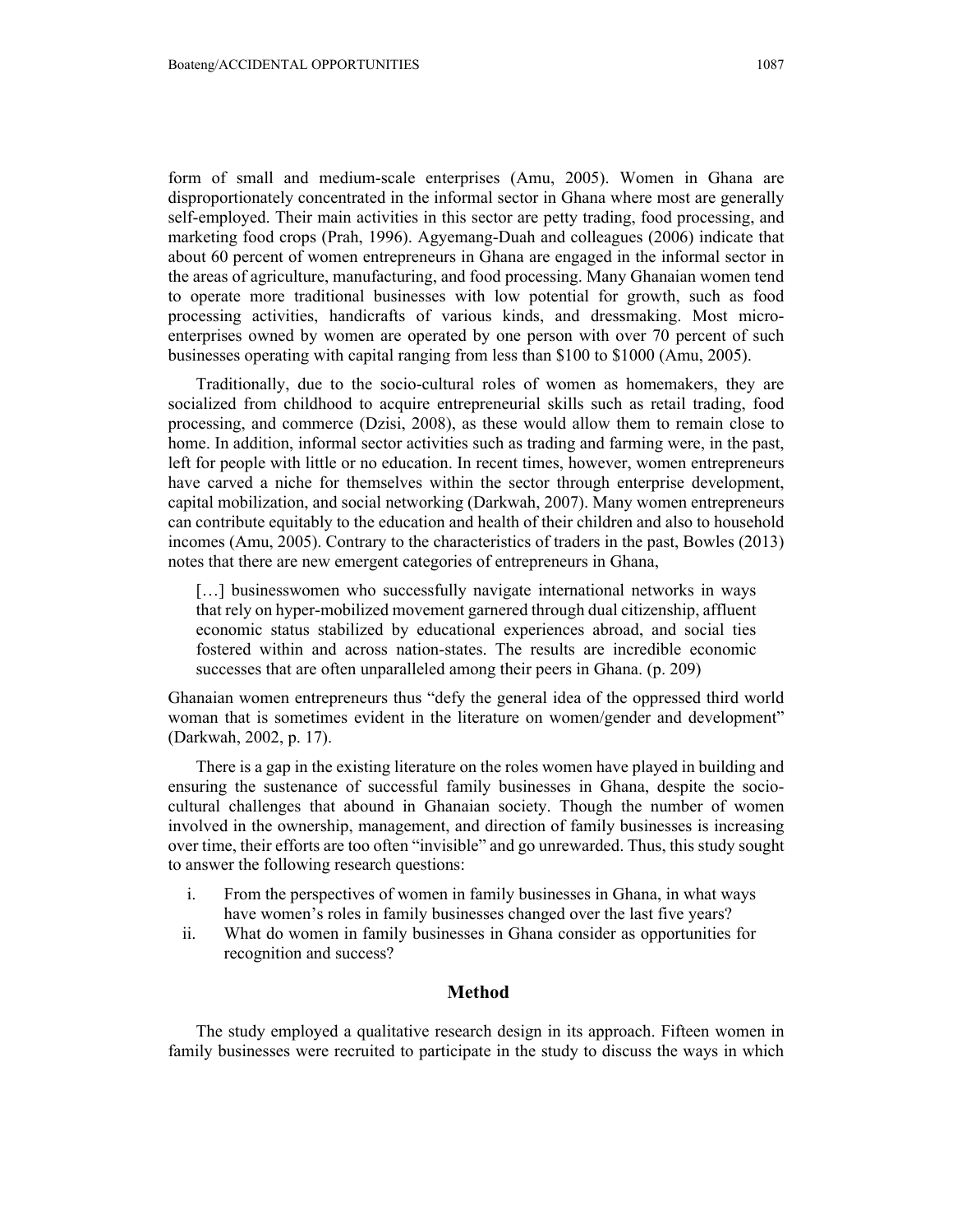their roles have changed over the past five years and highlight how these changes have impacted their businesses. Women in family businesses were the population of choice due to the patriarchal nature of the Ghanaian society that negatively reflect on issues of succession in family businesses, irrespective of primogeniture, qualification, or ability to perform for women. The 15 respondents were recruited mainly through purposive and snowball sampling techniques. Initially, 3 participants were purposively selected based on the researcher's familiarity with their businesses. After interviewing each participant, they were asked to recommend other women in family businesses for participation in the study. It was necessary to rely on snowball sampling techniques due to the difficulty in identifying and separating women in family businesses from women entrepreneurs. Information was solicited mainly through in-depth interviews (IDIs). Data were collected between October 2017 and March 2018. Ethical approval was sought from the University of Ghana College of Humanities Institutional Review Board (IRB) before proceeding to collect data.

Due to the exploratory nature of this study, in-depth interviews served as a powerful way of helping participants to make explicit things that have hitherto been implicit – to articulate their tacit perceptions, feelings, and understanding. A semi-structured interview guide was developed with open-ended questions which allowed respondents to tell their stories from their own perspectives. With permission from the participants, all interviews were audio-recorded for later transcription. Interviews were conducted in English, and each interview lasted an average of 45 minutes. All the interviews were one-on-one sessions except for one, in which a mother was interviewed with her daughter at the same time. Although this was not planned, it allowed for differences in views and opinions that reflected the changing patterns in the Ghanaian culture to be evident.

The recorded data were transcribed verbatim from audio to text. Data were analyzed using Clarke and Braun's (2014) six steps of thematic analysis. These steps are becoming familiar with the data, generating codes, categorizing generated codes into themes, reviewing and identifying themes, defining and naming the themes, and preparing a report based on the themes. Themes and sub-themes were then subjected to member checking and peer vetting to ensure trustworthiness and credibility of findings. The identified broad themes with its sub-themes were used to characterize the study's key findings. In order to safeguard the identities of the participants, pseudonyms are used in the reporting of their views. The author conducted all the interviews and analyses independently.

### **Profile of Study Participants**

The fifteen women who participated in the study were all entrepreneurs who were engaged in family businesses in Accra, Ghana. They ranged in age from 26 to 63 years old. The ages of the participants are indicative of the fact that women are encouraged to be entrepreneurial from a very young age through to their late adulthood in order to be able to provide for themselves and their families (Britwum et al., 2006). In terms of education, three of the participants had post-graduate education, five had bachelor's degrees, two each had Middle School Leavers' Certificates, National Vocational Training Institute Certificates, secondary school (high school) certificates, while one had a certificate in Nursing and Midwifery. Eight of the participants were first generation women in family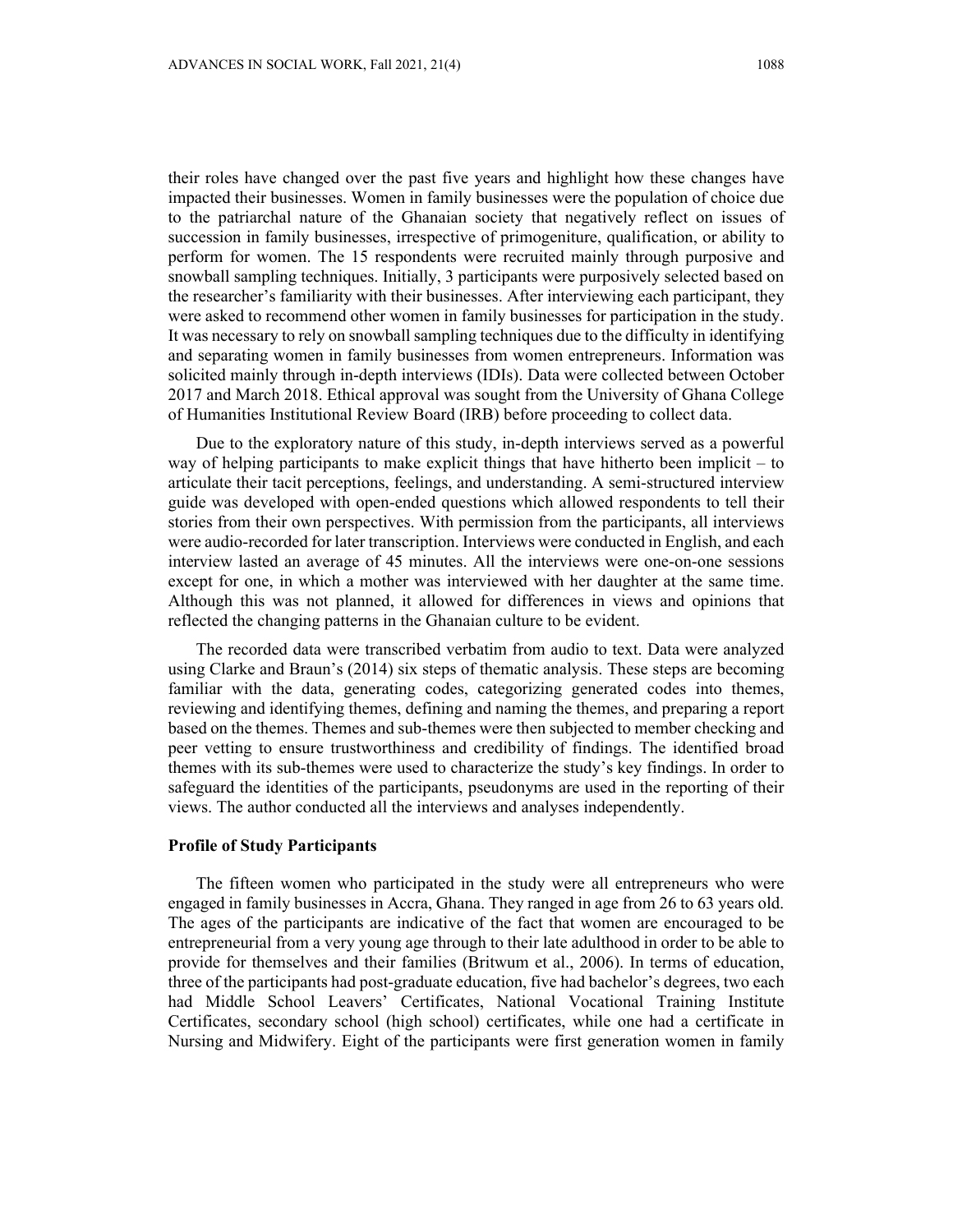businesses who had either started the businesses by themselves or with their husbands and six were second generation with one being a third-generation woman in the business. This is consistent with the African business landscape in which few family businesses survive beyond the third-generation (Amankwaa et al., 2016).

To be able to solicit views from as many perspectives as possible, the women were selected from varied sectors of the economy. Five of the women were engaged in the trading of general household consumables and beauty products, three were operating basic schools, two were in the catering industry, while one each was engaged in health care provision, construction, freight forwarding, sculpture and export, and fashion design and export. The distribution of women across the different sectors also indicates the concentration of women in the provision of services that reflect the socio-cultural roles of women in Ghanaian society. Table 1 provides a synopsis of the profile of the study participants.

| Participants' | Age     |                              | <b>Marital</b> |                                |
|---------------|---------|------------------------------|----------------|--------------------------------|
| pseudonym     | (years) | <b>Educational Level</b>     | status         | <b>Business</b>                |
| Miss Abby     | 32      | Master's Degree              | Single         | Sculpting & export             |
| Miss Ash      | 42      | Middle School Leavers'       | Married        | Trade in household products    |
|               |         | Certificate                  |                |                                |
| Miss Babs     | 26      | National Vocational Training | Married        | Catering                       |
|               |         | Institute Certificate II     |                |                                |
| Miss Bea      | 40      | Bachelor's Degree            | Married        | Freight forwarding             |
| Miss Cee      | 34      | Postgraduate Diploma         | Married        | School proprietor              |
| Miss Dede     | 33      | Postgraduate Diploma         | Married        | School proprietor              |
| Miss Ed       | 58      | National Vocational Training | Married        | Catering                       |
|               |         | Institute Certificate I      |                |                                |
| Miss Em       | 38      | Bachelor's Degree            | Married        | Construction                   |
|               |         |                              |                |                                |
| Miss Gee      | 35      | <b>Bachelor's Degree</b>     | Married        | Wholesale $\&$ retail trade in |
|               |         |                              |                | hair & beauty products         |
| Miss Kay      | 35      | Bachelor's Degree            | Single         | Fashion design & export        |
| Miss Lou      | 42      | Secondary School Certificate | Married        | Wholesale trade in general     |
|               |         |                              |                | consumables                    |
| Miss Naa      | 36      | Secondary School Certificate | Single         | Retail trade in household      |
|               |         |                              |                | products                       |
| Miss Nora     | 65      | Middle School Leavers'       | Widowed        | Trade in greeting cards &      |
|               |         | Certificate                  |                | other products                 |
| Miss Pee      | 34      | Bachelor's Degree            | Married        | School proprietor              |
| Miss Shay     | 66      | Diploma in Nursing &         | Married        | Healthcare provider            |
|               |         | Midwifery                    |                |                                |

Table 1*. Socio-Demographic Characteristics of Participants (n=15)* 

# **Findings**

The findings of the study indicate that women in family businesses in Accra, Ghana have creatively identified and made use of the changing socio-cultural and economic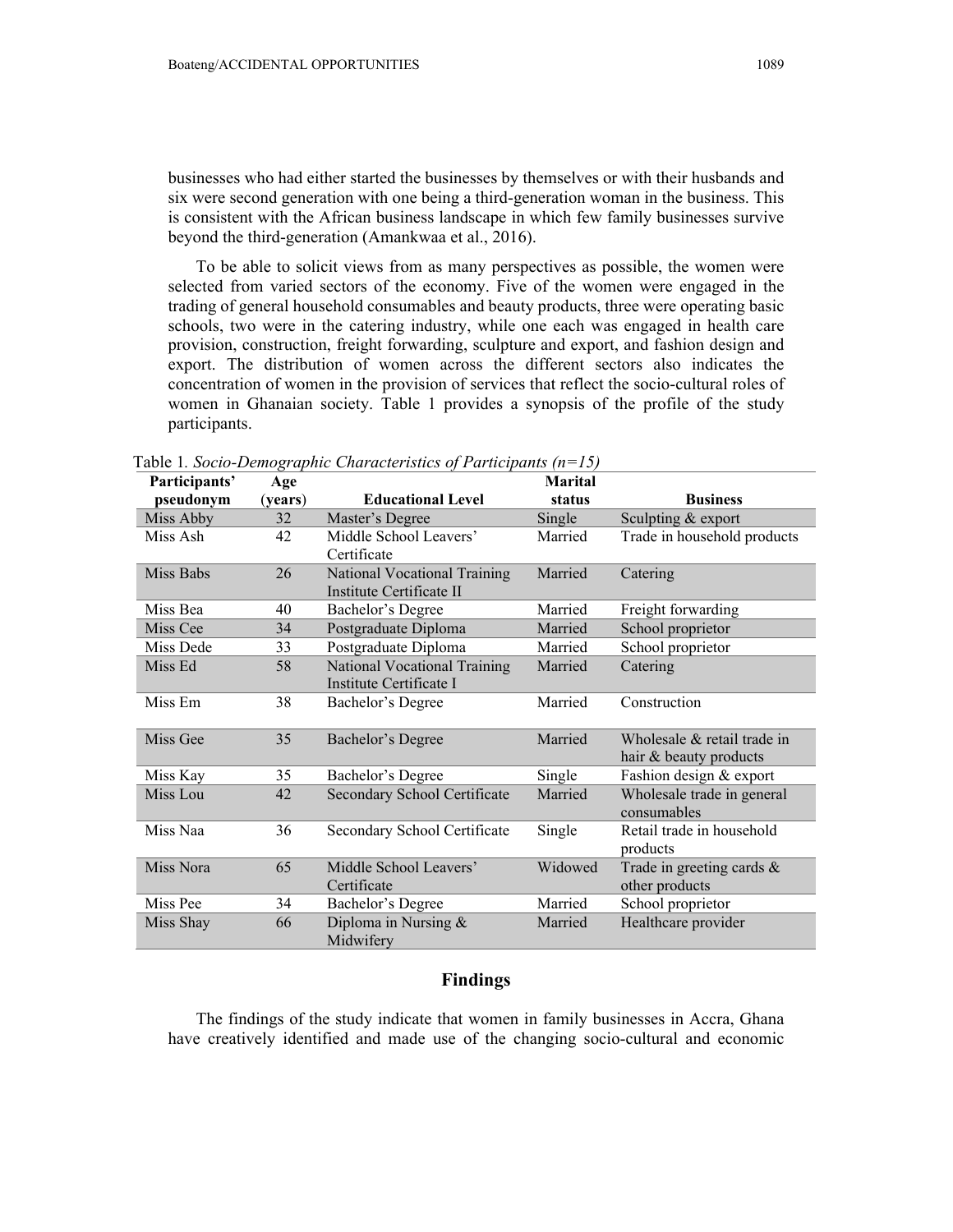landscape of the country to promote their businesses. This paper highlights three main trends that have been significant in business growth and success and, in turn led to economic empowerment for women in family businesses in Accra, Ghana. These trends are termed broadly as accidental opportunities because they were not deliberately planned but were still identified and exploited in ways that are increasingly beneficial to women and their businesses.

# **Advent and Increasing Use of Social Media**

In recent years, smart phones and their accompanying social media usage have provided avenues for many women entrepreneurs to reach, advertise, and conduct business with people all over the country and all over the world. The study participants indicated that, through social media portals like Facebook, Twitter, WhatsApp, and Instagram, they are able to advertise their products to clients, share information, and generally conduct business in ways that they could not have conceived of in the past. However, the use of social media was more popular and useful for those women who traded in goods than those who provided services:

*Facebook has been instrumental in the way I conduct business. At first, people had to come into the shop to see my products, but now, all I have to do is post pictures on Facebook, and people are able to see them and place orders from all over the world. It is great!* (Miss Kay, fashion designer).

*I use Instagram, Facebook, and WhatsApp. I take pictures and post them online and people are able to call or send messages to order. It is that simple. For customers in Ghana, they pay when I deliver but for those abroad, they have to pay before shipping. Oh yes, social media has been great, I am able to transact business all over the world. Once people know that you will deliver, they are willing to do business with you. Who would have thought that I will sit here and be able to ship products to France, Germany and even Australia?* (Miss Abby, sculptor & exporter).

For the women whose businesses entailed the provision of services, social media is useful since it allows people to review their businesses and recommend them to others. They strive to provide top-notch services to clients so that they will receive good ratings and get referrals. As some noted:

*These days, if you offend a client, they can use social media to destroy your business with the click of a button, so I make sure to train my staff to be most professional to everyone. In that same breath, if a client is truly satisfied, they use social media to help promote the business* (Miss Dede, school proprietor).

*I often get clients who only come because they read something positive about us on one social media platform. I have a page on Facebook where I ask clients to share their experiences, and I believe that my business has improved greatly due to that* (Miss Shay, healthcare provider).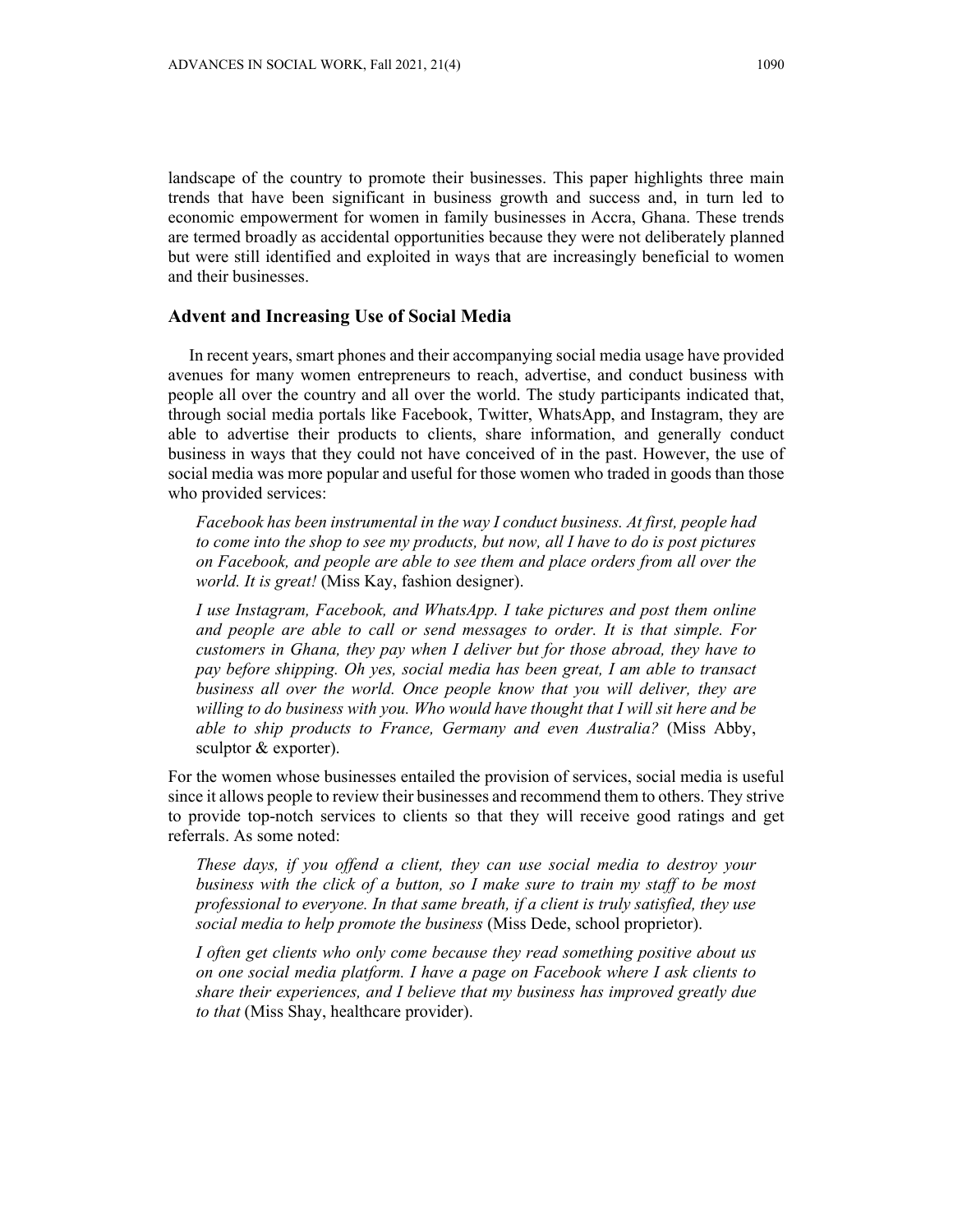### **Innovative Business Practices**

Many women entrepreneurs in Ghana are applying different innovations in conducting and promoting their businesses. Among them are the conversion of cars to shops, organizing street mall events, identifying the needs of people, and providing targeted solutions. It is not an uncommon feature to see many women entrepreneurs carrying their products in their cars to vantage business locations to advertise and sell them. The participants indicated that these innovations on their part have proven to significantly contribute to the success of their businesses. Even for participants who provided services, these innovations have been useful:

*When I took over the business, I realized that sales at the shop were low, so I would put some of my products in a car and drive from office to office. I could make more sales that way than sitting at the shop and expecting people to show up* (Miss Naa, trader).

*You see, it could be that people need items but do not have the time to go shopping, or that you are located too far from where they are, but if you make the effort to take the things to them, they will buy. I go to the banks and other offices with different designs and people are more than happy to just buy them* (Miss Kay, fashion designer & exporter).

We package sauces and soups for career women all the time. If they call and tell *us what they want, we prepare and package them so they either pick them up or we deliver them in ice chests so that when they get home, they refrigerate them. Women are busy these days and are grateful that we are here to offer them such services. Recently a customer called to order food that would last a whole month*  (Miss Babs, caterer).

Other entrepreneurs organize and participate in street malls. This is a recent phenomenon where a whole stretch of road is blocked off (with permission of city authorities) and stands are mounted for a day to advertise and sell products. The entrepreneurs who participated in these events appreciate the ways they contribute to the success of their businesses:

*These street malls are one-day events, but you make the most sales. You know how people of a certain caliber patronize these events, and such people like to shop so it is very good, but then, many more people tell me if not for such events they would not even know of my business* (Miss Abby, sculptor & exporter).

*One would think that as a construction company, we would not benefit from the street malls, but we really do. When we go and meet people, tell them what services we can provide for them and even the kind of financial arrangements we can go into in the construction of their homes, we often get follow up jobs. I think those events are great and wish they could be organized more frequently* (Miss Em, construction worker).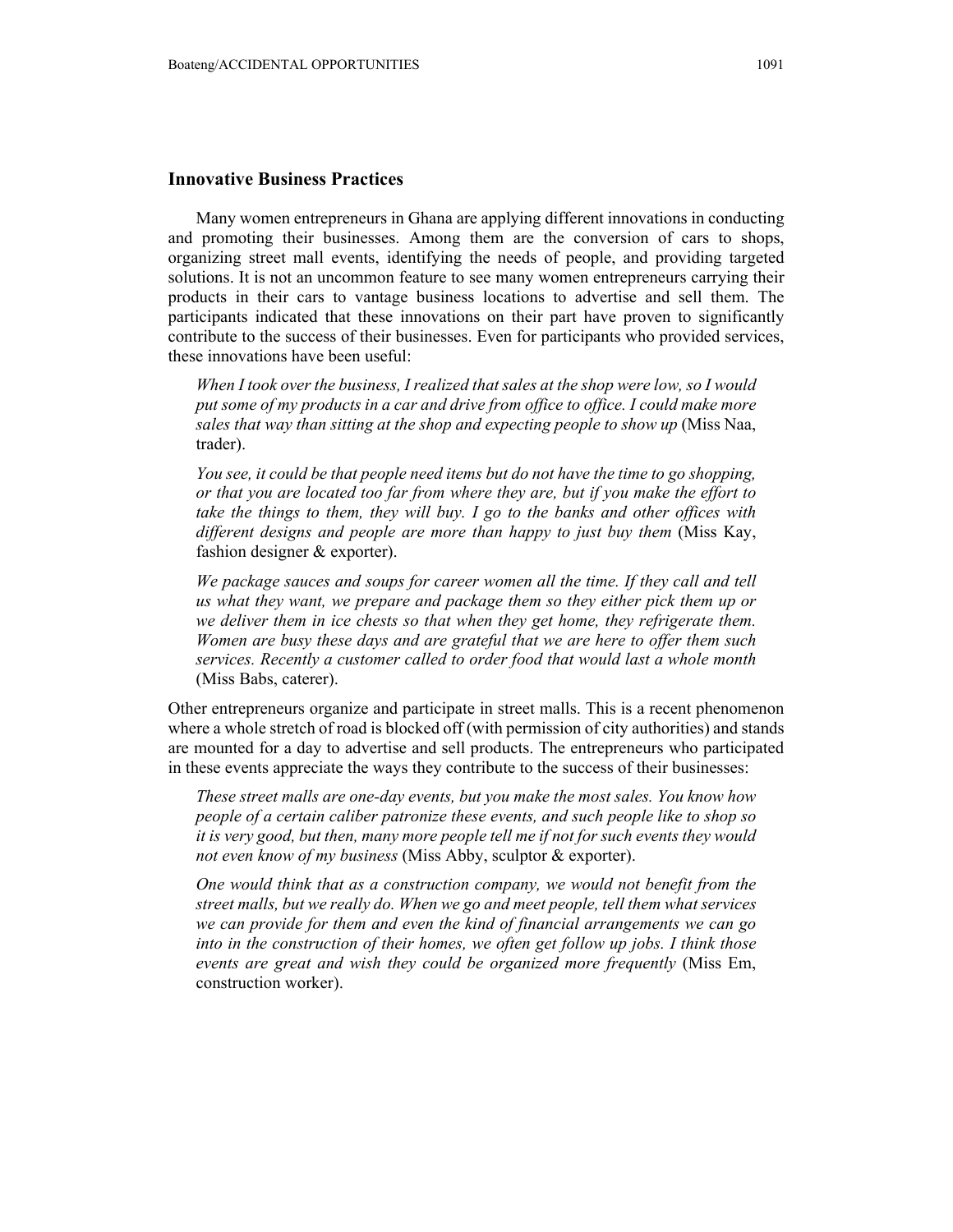### **Weakening Patriarchy**

The Ghanaian society is experiencing fast-paced development in which patriarchy is increasingly weakening. Due to several campaigns and efforts by government to promote gender equality, many men have become more sensitive to the needs of women and have become allies in the promotion of women's rights. The study participants have identified this as great leverage upon which to launch and promote businesses in the country to inure to their benefit:

*If I should say so myself, the business has greatly improved since I took over from my mother. When I compare myself to my mother, she could not travel to China and Hong Kong to buy the goods because she could not leave us at home, so the business was not doing well. But since I took over, me, I travel all over – China, Hong Kong, Thailand, and Dubai. Nobody ever gives me grief that a woman's place is the home or the kitchen* (Miss Naa, Trader in general consumables).

*I think the way the system [sic] has changed in Ghana is very good. These days when you are doing business, nobody looks at you like you are doing something wrong. At first, people didn't think construction could be women's business, but now, I wear my hard hat and boots and go to sites without any problems* (Miss Em, construction worker).

In the mother and daughter interview, some of these changes were also evident:

*Although my husband invested in the business, he has not been a great support. He insists that catering is a business for women, so he does not even encourage my son to be part of the business, but he had no problem when I started grooming her [the daughter] to take over the business. Now, she is married, and her husband helps out here all the time. He keeps our books, helps with purchases or deliveries when we need extra hands, and just keeps an interest in the business* (Miss Ed, caterer).

Besides the changing perspectives in the broader social system, in private homes the weakening patriarchy is also evident in the way men do not have expectation of their wives as being solely responsible for cooking, cleaning, and taking care of children.

*Most of the time, I close from the shop late, so it is my husband who picks the children from school, does homework, feed, and bathe them before I get home. He does not have any complaints whatsoever about doing that and this gives me the peace of mind to also focus on my business* (Miss Kay, fashion designer & exporter).

*I like how my husband does not insist that I cook. Usually, I order food and we eat, or he would cook. Growing up, I never saw my father cook and I am sure in times past, I would have been considered a bad wife, but not now* (Miss Bea, freight forwarder).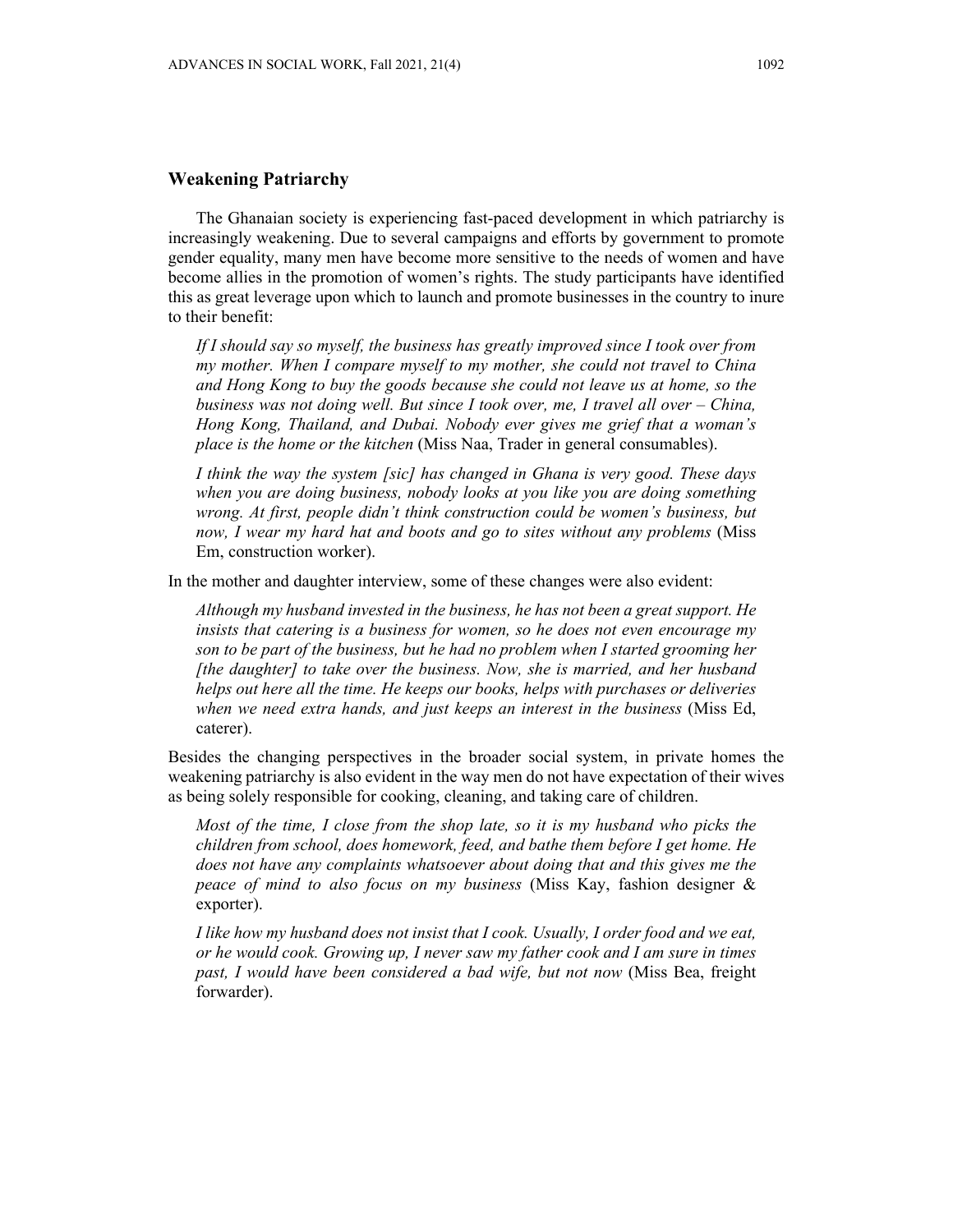## **Discussion**

This paper sought to answer two research questions regarding women in family businesses in Ghana from their own perspectives: 1) in what ways have women's roles in family businesses changed over the last five years and 2) what are their opportunities for recognition and success? From the findings of this study, it is evident that some Ghanaian women in family businesses in Accra, Ghana are able to identify and leverage opportunities in their communities to promote and sustain their businesses, which ultimately lead to their economic empowerment. Empowered women are able to make decisions that benefit them and their families, and they contribute positively to the development of their communities. Since such women also seek the well-being of others, they in turn ensure the empowerment of other women and children associated with them. It is, therefore, instructive that at the micro level, women who participated in this study have identified and utilized the opportunities in their environment to promote their businesses. While women in family businesses are doing their bit to promote social justice, they need to be further supported to ensure that opportunities be institutionalized and spread to cover all women in the country through advocacy, brokering, facilitation, and education.

At the macro level, there appear to be more opportunities for women in both the formal and informal sectors due to changes in gender roles and weakening patriarchy in Ghanaian society. Through social change, exposure, and education, the burden of keeping the home and caring for children is no longer the sole responsibility of women. More men are now taking up domestic responsibilities in the home, giving women more time to pursue their professional endeavors. There also appears to be cracks in glass ceilings in many organizations and family businesses, and so women who push hard enough are able to pass through the cracks and rise to the top. Although many women have to work twice as hard to get the same kind of recognition and promotion as men, the fact that some have identified these cracks and are taking advantage of the opportunities presented is worthy of recognition.

In addition, the new market economy with its accompanying policy reforms has resulted in women having more agency. Unlike the past, women are now able to procure and own assets. This means that women are also able to start their own businesses, use their assets to secure loans from banks to expand and even contract with third parties to do business. These changes and the opportunities they come with must be consciously created and presented to women in other sectors of the economy to ensure that they can also succeed in their fields of endeavor.

This is where the expertise of social workers can prove to be most useful. Social workers could work with the women themselves, civil society, and government to formulate policies that would create the opportunity for women entrepreneurs in both the formal and informal sectors in order to sustain their businesses. In this regard, social workers in Accra, Ghana have a duty to work with women entrepreneurs so that they are able to galvanize around the changing economic landscape for the benefit of themselves and their families.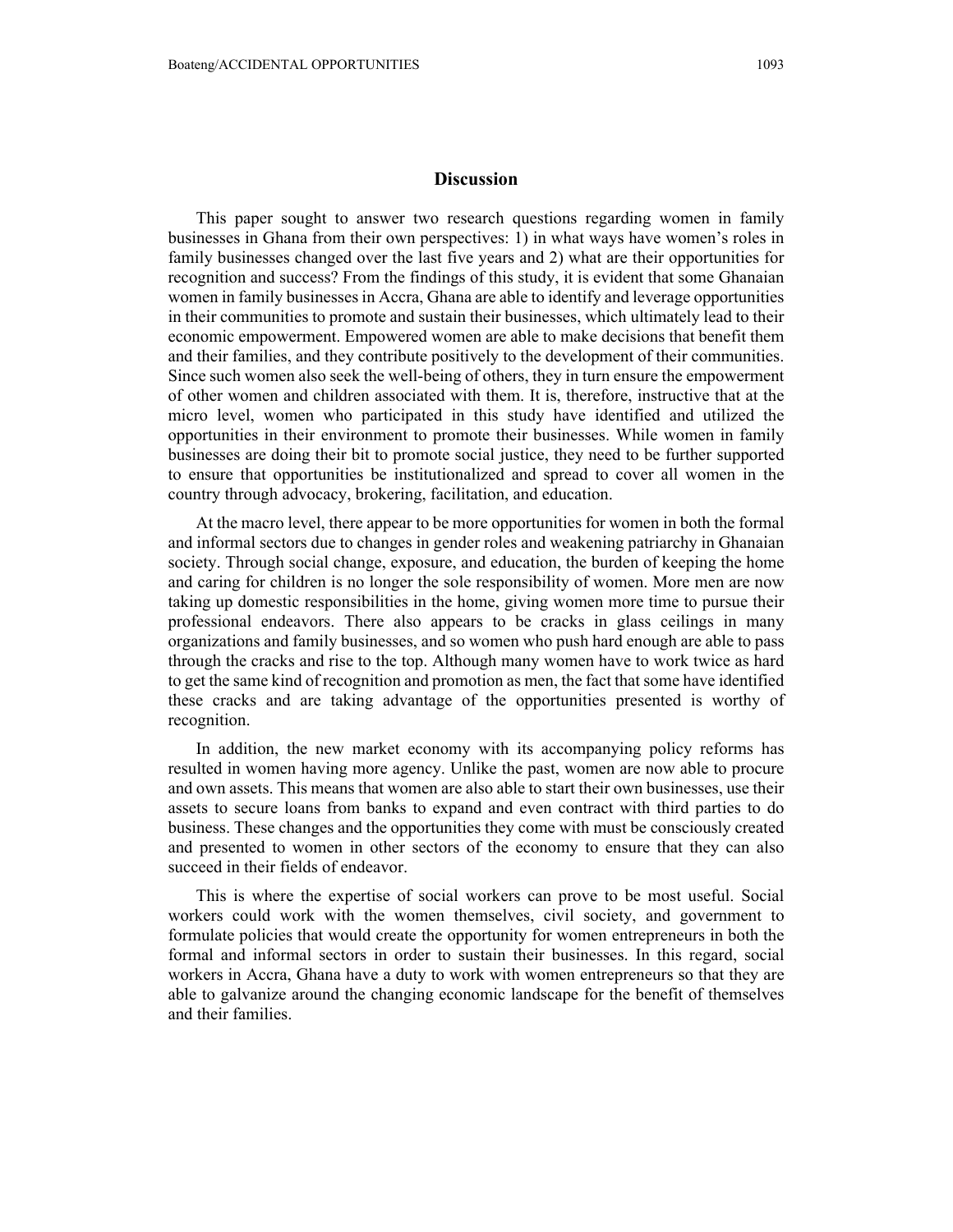In an emerging economy like Ghana, social workers can provide women in family business with technical assistance and information on how to navigate the terrain and make use of their networks to ensure the success of their businesses. They can also work in concert with the women themselves to advocate for better working conditions with an emphasis on increasing support for women entrepreneurs. As Deka (2012) notes, social workers have been instrumental in expediting approaches for change which have proven useful in countering the marginalizing effects of poverty in several jurisdictions. Again, social workers, having gained a clear understanding of the dynamics of rural settings as it relates to entrepreneurship development, can liaise with other female business owners to provide training to meet the specific needs of rural women.

Many scholars whose research has focused on women entrepreneurs in Ghana have either centered on their challenges (Dzisi, 2008), entrepreneurial choices (Acheampong, 2017), the economic landscape or factors that affect the success of female entrepreneurs (Cabrera & Mauricio, 2017). Presently, the nexus between social work practice models and economic empowerment of women in emerging economies is very much untapped (Havig & Byers, 2019). There is need to identify the physical, social, economic, and cultural barriers that continue to disempower women entrepreneurs in Ghana and strive for their removal. The United Nations (n.d.) Sustainable Development Goals have provided social workers with new opportunities to protect and promote social justice, human rights, and sustainable development. The SDGs – goals 1, 2, 5 and 16 among others – provide the framework for social workers to challenge the status quo, advocate for the rights of populations such as women entrepreneurs who are pioneers with a unique set of strengths, to be respected and to pursue the dignity and worth of all individuals in the Ghanaian society.

#### **Social Work Practice Implications**

The International Federation of Social Workers (IFSW), the International Association for Schools of Social Work (IASSW), and the International Council for Social Welfare affirm that past and present political, economic, cultural, and social orders, shaped in specific contexts, have unequal consequences for global, national, and local communities and can have negative consequences on individuals (Jones & Truell, 2012). It is imperative, therefore, for social workers to be more aware of these past and present conditions and their impacts on specific groups of people, so that interventions for and/or with such groups will be tailored to reflect these unequal consequences.

For women entrepreneurs in Ghana, there continue to be systemic and socio-cultural barriers that hinder them from expanding and competitively running their businesses like their counterparts in other developed countries. Despite the socio-economic and cultural barriers faced by women in Ghana, some are still finding ways to thrive to assist their families and contribute to economic development. Hence, policy makers should recognize their efforts and eradicate systemic barriers to allow women full access to enable their growth and contribution to economic development in Ghana. Social workers can also play their part in educating and training women who are not yet aware of these emerging opportunities or not yet using these emerging opportunities to their advantage. Social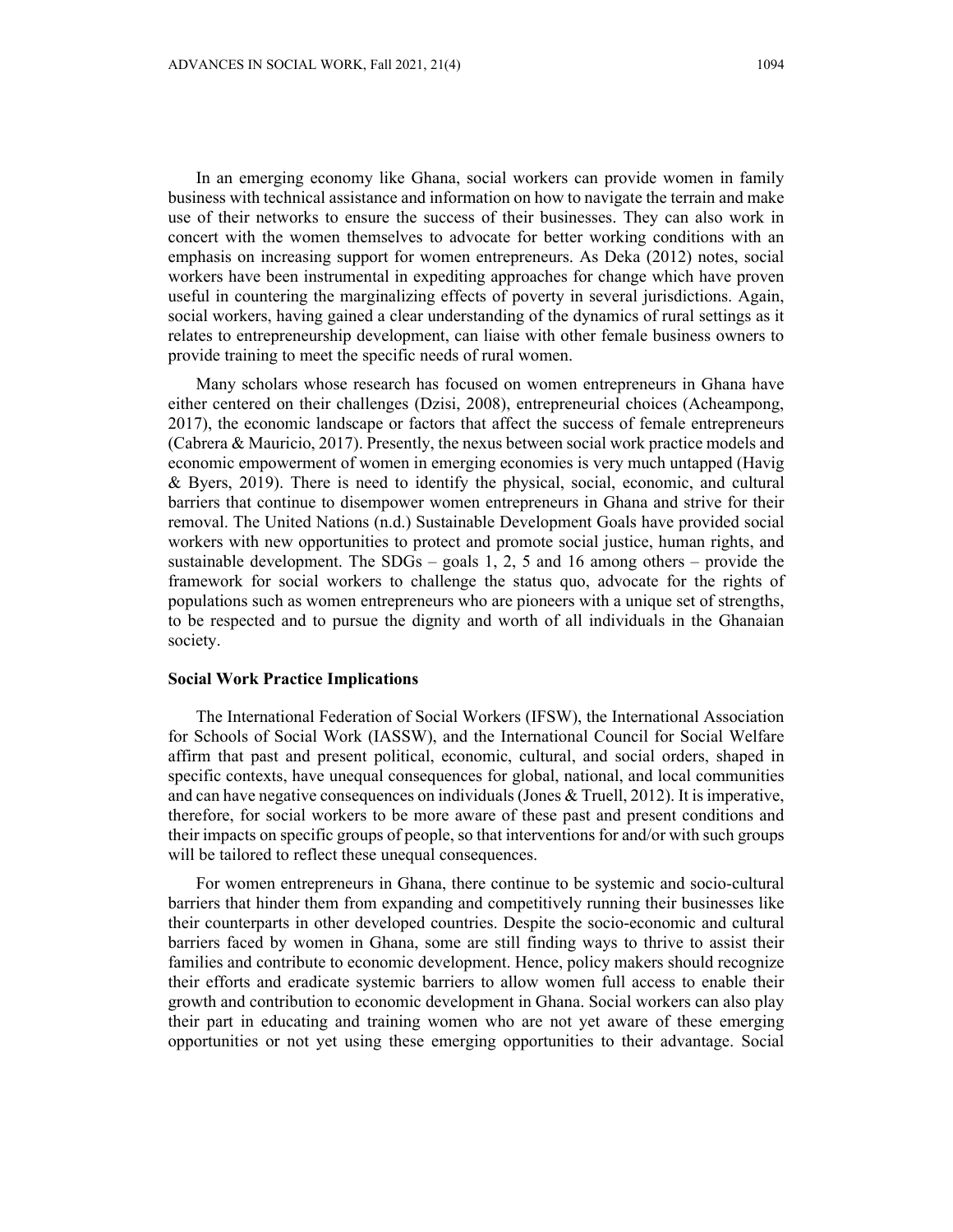workers can also advocate for the eradication of policies that create and perpetuate systemic barriers for women in Ghana.

There have been calls for African governments to deliberately target the informal sector for the creation of gainful employment opportunities to spur development (Debrah, 2007). Social workers in Ghana should work with the government to identify the informal sector as an area that possesses great potential for women, young and old, educated and otherwise, to exploit for greater economic empowerment. There is potential for future research to be conducted in this field, first to identify the specific socio-cultural differences that exist between women entrepreneurs in Ghana and their counterparts in more developed countries and how these differences can be either harnessed or mitigated.

## **Conclusion**

The Ghanaian economic, social, cultural, and political landscape is rapidly changing along with the expectations of women, men, and children. Many women entrepreneurs in family businesses are identifying these changes and using them for the benefit of themselves, their businesses, and their families. Since social workers in Ghana are committed to the promotion of the rights of individuals and communities, the time has come to mobilize around these changes and help more women to fully take advantage of the opportunities that are being offered in this emerging economy.

### **References**

- Abor, J., & Biekpe, N. (2006). Small business reliance on bank financing in Ghana. *Emerging Markets Finance and Trade, 43*(4), 93-102. https://doi.org/10.2753/REE1540-496X430405
- Acheampong, G. (2017). Beyond the EJ model: Entrepreneurial orientation and industry choice of Ghanaian entrepreneurs. *Journal of Global Entrepreneurship Research, 7*(1), 28. https://doi.org/10.1186/s40497-017-0086-y
- Acquaah, M. (2005). Enterprise ownership, market competition and manufacturing priorities in a sub-Saharan African emerging economy: Evidence from Ghana. *Journal of Management & Governance, 9*(3-4), 205-235. https://doi.org/10.1007/s10997-005-7418-y
- Acquaah, M. (2007). Managerial social capital, strategic orientation, and organizational performance in an emerging economy. *Strategic Management Journal*, *28*(12), 1235- 1255. https://doi.org/10.1002/smj.632
- Acquaah, M. (2016). *Family businesses in Sub-Saharan Africa: Behavioural and strategic perspectives.* Palgrave Macmillan.
- Acquaah, M., Adjei, M. C., & Mensa-Bonsu, I. F. (2008). Competitive strategy, environmental characteristics and performance in African emerging economies: Lessons from firms in Ghana. *Journal of African Business*, *9*(1), 93-120. https://doi.org/10.1080/15228910802052732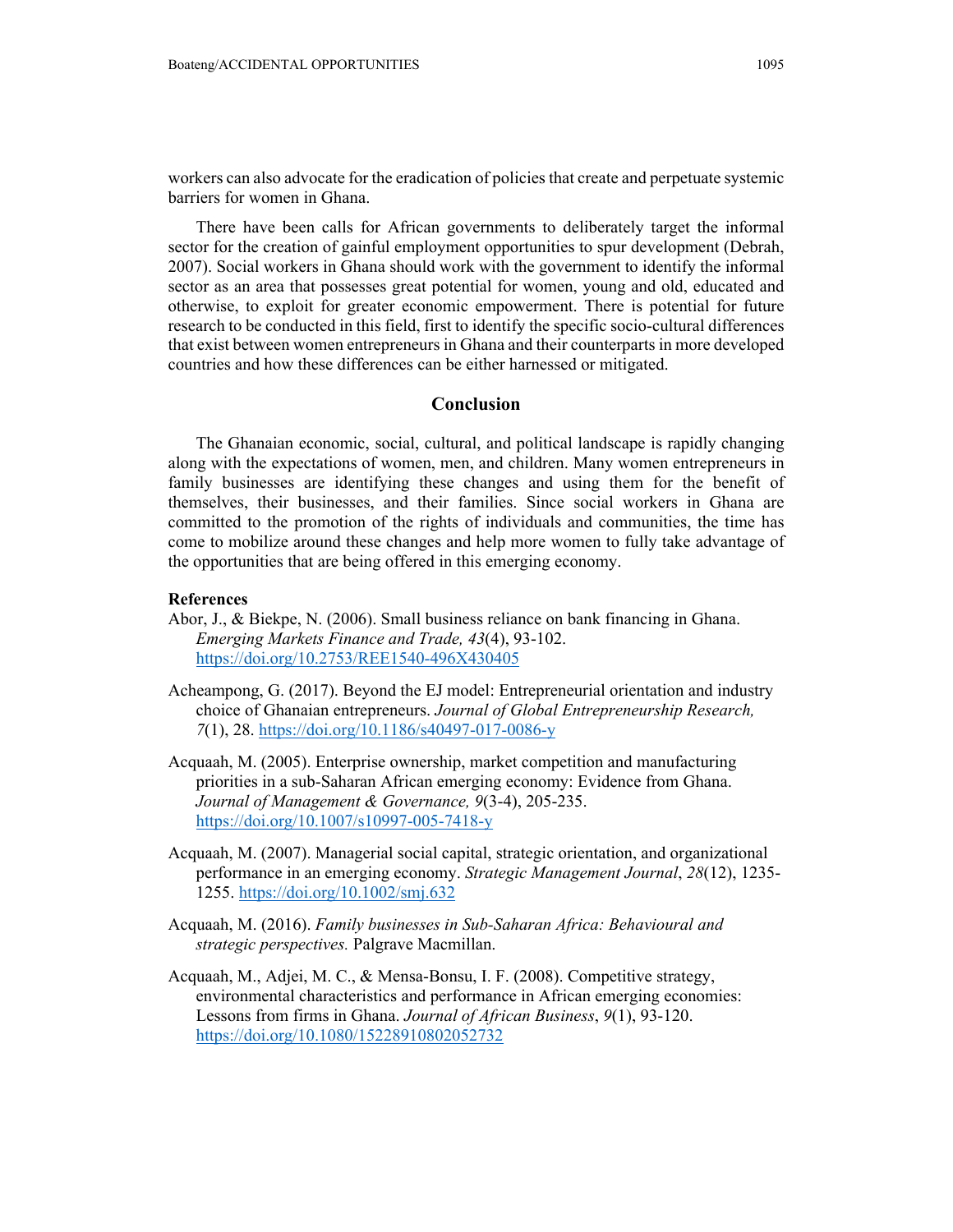- Adom, K., & Asare-Yeboa, I. T. (2016). An evaluation of human capital theory and female entrepreneurship in sub-Sahara Africa. *International Journal of Gender and Entrepreneurship, 8*(4), 402-423. https://doi.org/10.1108/IJGE-12-2015-0048
- Adomako, S., Amankwah‐Amoah, J., Debrah, Y. A., Khan, Z., Chu, I., & Robinson, C. (2020). Institutional voids, economic adversity and inter‐firm cooperation in an emerging market: The mediating role of government R&D support. *British Journal of Management, 32*, 40-58. https://doi.org/10.1111/1467-8551.12443
- Agyeman-Duah, K., Manu A. O., Cobbinah, E., Mintah, S., & Anyinful, E. (2006). Women and men in Ghana: A statistical compendium. The Government Statistician. https://www2.statsghana.gov.gh/docfiles/Gender%20Statistics%20%20(Women%20 &%20Men).pdf
- Amankwaa, R., Hodibert, V. A., & Kwabiah, A. (2016). Towards defining family business in Ghana: The perspective of SME owners in Takoradi Metropolis, Ghana. *ADRRI Journal (Multidisciplinary)*, *25*(10), 49-62. https://journals.adrri.org/index.php/adrrij/article/view/300/286
- Amoako-Adu, B., & Eshun, J. P. (2018). SME financing in Africa: Collateral lending vs cash flow lending. *International Journal of Economics and Finance, 10*(6), 151-159. https://doi.org/10.5539/ijef.v10n6p151
- Amu, N. J. (2005). *The role of women in Ghana's economy*. Friedrich Ebert Stiftung. http://library.fes.de/pdf-files//bueros/ghana/02990.pdf
- Ayentimi, D. T., Abadi, H. A., Adjei, B., & Burgess, J. (2020). Gender equity and inclusion in Ghana; good intentions, uneven progress. *Labour & Industry, 30*(1), 66- 84. https://doi.org/10.1080/10301763.2019.1697486
- Basco, R. (2015). Family business and regional development—A theoretical model of regional familiness. *Journal of Family Business Strategy, 6*(4), 259-271. https://doi.org/10.1016/j.jfbs.2015.04.004
- Bessière, C. (2014). Female and male domestic partners in wine-grape farms (Cognac, France): Conjugal asymmetry and gender discrimination in family businesses. *History of the Family, 19*(3), 341-357. https://doi.org/10.1080/1081602x.2014.934880
- Boateng, D. A (2020). Pathways for the economic empowerment of female entrepreneurs in emerging economies: Implications for social work*. International Social Work,*  64(2), 216-232*.* https://doi.org/10.1177/0020872819896846
- Bowles, L. R. (2013). Transnational mobility, social capital, and cosmopolitan women traders in Ghana. *African and Black Diaspora: An International Journal, 6*(2), 208- 217. https://doi.org/10.1080/17528631.2013.793138
- Bozer, G., Levin, L., & Santora, J. C. (2017). Succession in family business: Multisource perspectives. *Journal of Small Business and Enterprise Development, 24*(4),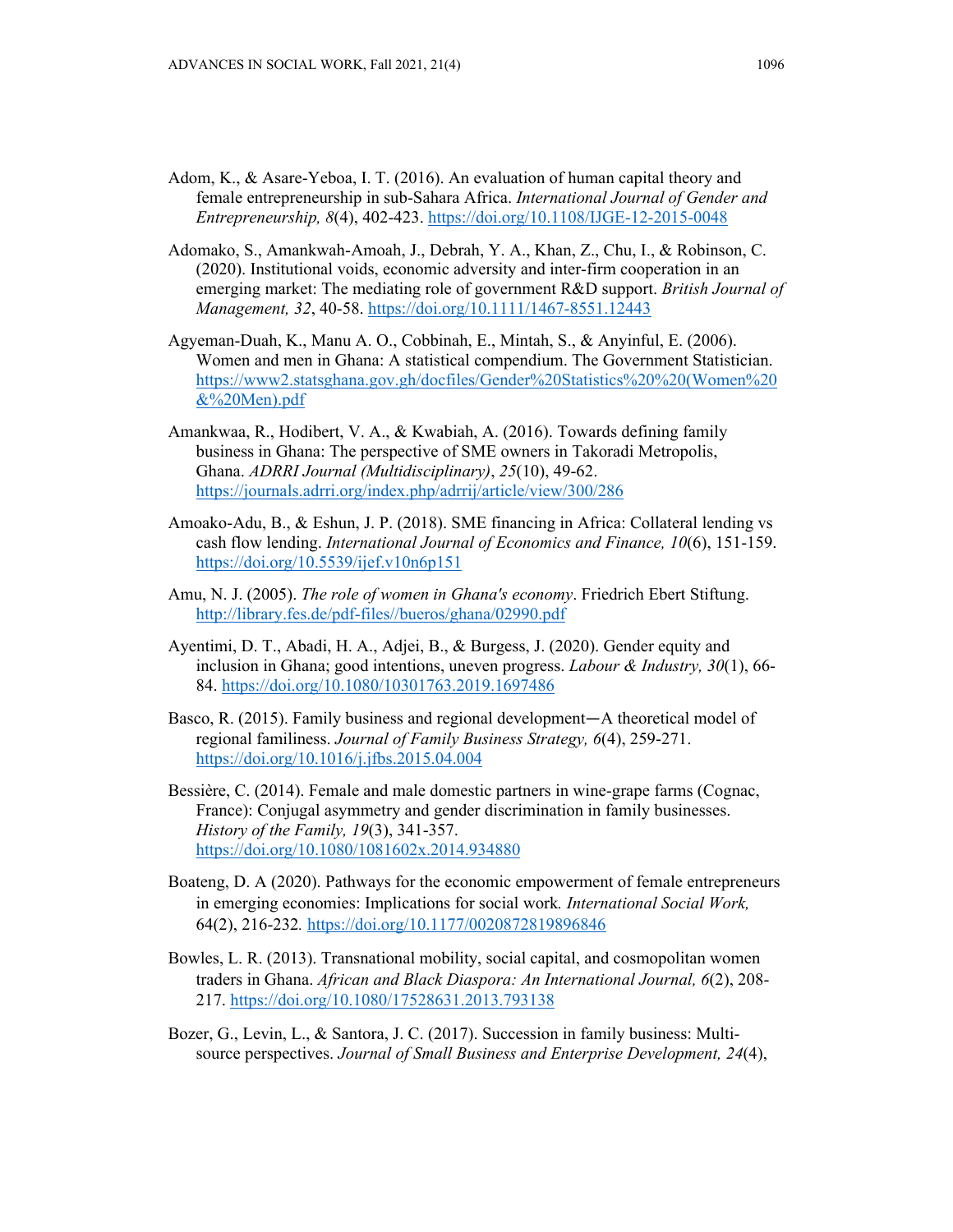753-774. https://www.emerald.com/insight/content/doi/10.1108/JSBED-10-2016- 0163/full/html

- Britwum, A. O., Akorsu, A. D., & Baidoo, L. (2019). *Women's empowerment for sustainable rural livelihoods: Voices from selected communities in Ghana.*  https://www.uni-kassel.de/upress/online/OpenAccess/978-3-7376-0630- 1.OpenAccess.pdf
- Britwum, A. O., Ghartey, N. K. T., & Agbesinyale, P. K. (2006). *Organizing labour in the informal sector: The conditions of rural agriculture in Ghana.* Ghana Universities Press. https://www.ajol.info/index.php/gjds/article/view/48930
- Cabrera, E. M., & Mauricio, D. (2017). Factors affecting the success of women's entrepreneurship: A review of literature. *International Journal of Gender and Entrepreneurship, 9*(1), 31-65. https://doi.org/10.1108/IJGE-01-2016-0001
- Cesaroni, F. M. & Sentuti, A. (2014). Women and family businesses. When women are left only minor roles. *History of the Family, 19*(3), 358-379. https://doi.org/10.1080/1081602x.2014.929019
- Clarke, V., & Braun, V. (2014). Thematic analysis. In *Encyclopedia of critical psychology* (pp. 1947-1952). Springer. https://doi.org/10.1007/978-1-4614-5583- 7\_311
- Dandona, A. (2015). Empowerment of women: A conceptual framework. *International Journal of Indian Psychology, 2*(3), 35-45. https://doi.org/10.25215/0203.044
- Danes, S. M., Stafford, K., & Loy, J. T.-C. (2007). Family business performance: The effects of gender and management. *Journal of Business Research, 60*(10), 1058- 1069. https://doi.org/10.1016/j.jbusres.2006.12.013
- Darkwah, A. K. (2002). *Going global: Ghanaian female transnational traders in an era of globalization* (Doctoral dissertation, University of Wisconsin-Madison). ProQuest Dissertations Publishing. https://search.proquest.com/openview/7a61e3d7177cd25fa718c50624d79dd4/1?pqorigsite=gscholar&cbl=18750&diss=y
- Darkwah, A. K. (2007). Making hay while the sun shines: Ghanaian female traders and their insertion into the global economy. In N. Gunewardena & A. Kingsolver (Eds), *The gender of globalisation: Women navigating cultural and economic marginality* (pp. 61-83). James Currey.
- Debrah, Y. A. (2002). Doing business in Ghana. *Thunderbird International Business Review*, *44*(4), 495-513. https://doi.org/https://doi.org/10.1002/tie.10028
- Debrah, Y. A. (2007). Promoting the informal sector as a source of gainful employment in developing countries: Insights from Ghana. *International Journal of Human Resource Management, 18*(6), 1063-1084. https://doi.org/10.1080/09585190701321716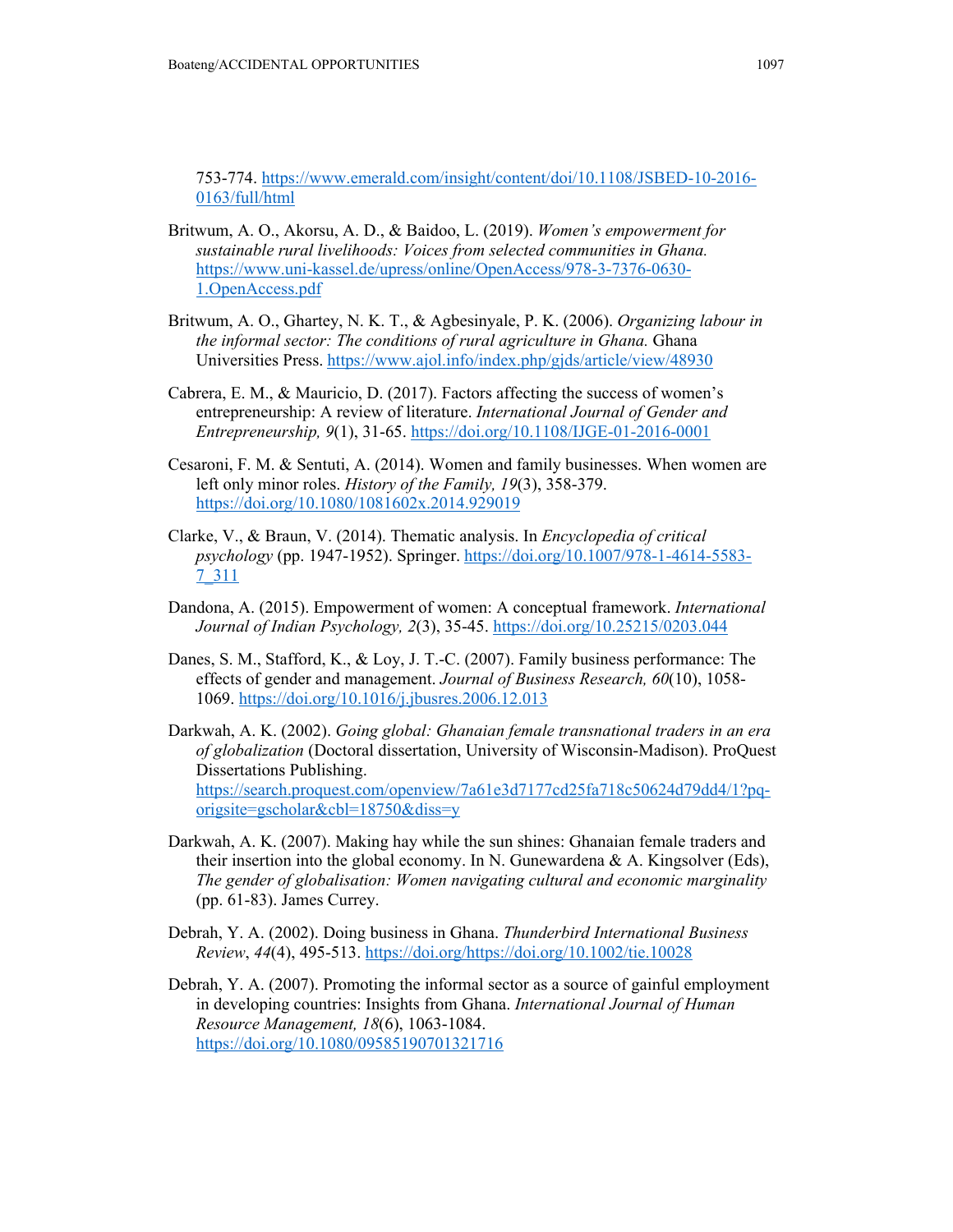- Deka, A. (2012). Local and global poverty: Insights using a rights-based approach. *Advances in Social Work, 3*(2), 471-483. https://doi.org/https://doi.org/10.18060/1967
- Dzisi, S. (2008). Entrepreneurial activities of indigenous African women: A case of Ghana. *Journal of Enterprising Communities: People and Places in the Global Economy*, *2*(3), 254-264. https://doi.org/10.1108/17506200810897231
- Faraudello, A., & Songini, L. (2018). Women's role in family business: Evolution and evidences from a European case study. *Journal of Modern Accounting and Auditing, 14*(2), 70-89. https://doi.org/10.17265/1548-6583/2018.02.003
- Havig, K., & Byers, L. (2019). Truth, reconciliation, and social work: A critical pathway to social justice and anti-oppressive practice. *Journal of Social Work Values and Ethics, 16*(2), 70-80. https://jswve.org/download/fall\_2019\_volume\_16\_no.\_2/articles/70-Truthreconciliation-social-work-16-2-Fall-2019-JSWVE.pdf
- Hoskisson, R. E., Eden, L., Lau, C. M., & Wright, M. (2000). Strategy in emerging economies. *Academy of Management Journal, 43*(3), 249-267. https://doi.org/10.2307/1556394
- Jones, D. N., & Truell, R. (2012). The global agenda for social work and social development: A place to link together and be effective in a globalized world. *International Social Work, 55*(4), 454-472. https://doi.org/10.1177/0020872812440587
- Langevang, T., Gough, K. V., Yankson, P. W., Owusu, G., & Osei, R. (2015). Bounded entrepreneurial vitality: The mixed embeddedness of female entrepreneurship. *Economic Geography, 91*(4), 449-473. https://doi.org/https://doi.org/10.1111/ecge.12092
- Lerner, J., Ledbetter, J., Speen, A., Leamon, A., & Allen, C. (2016). Private equity in emerging markets: Yesterday, today, and tomorrow. *Journal of Private Equity, 19*(3), 8-20. https://doi.org/10.2469/dig.v46.n12.3
- Lerner, M., & Malach-Pines, A. (2011). Gender and culture in family business: A tennation study. *International Journal of Cross Cultural Management, 11*(2), 113-131. https://doi.org/10.1177/1470595811399190
- Lombard, A., & Twikirize, J. M. (2014). Promoting social and economic equality: Social workers' contribution to social justice and social development in South Africa and Uganda. *International Social Work, 57*(4), 313-325. https://doi.org/10.1177/0020872814525813
- Manuh, T. (1991, November 23-26). *The status of research on women in Ghana* [Paper #61]. A paper presented at the 34th Annual Conference of the African Studies Association (ASA), St. Louis, MO. Emory University. https://www.africabib.org/rec.php?RID=W00084056